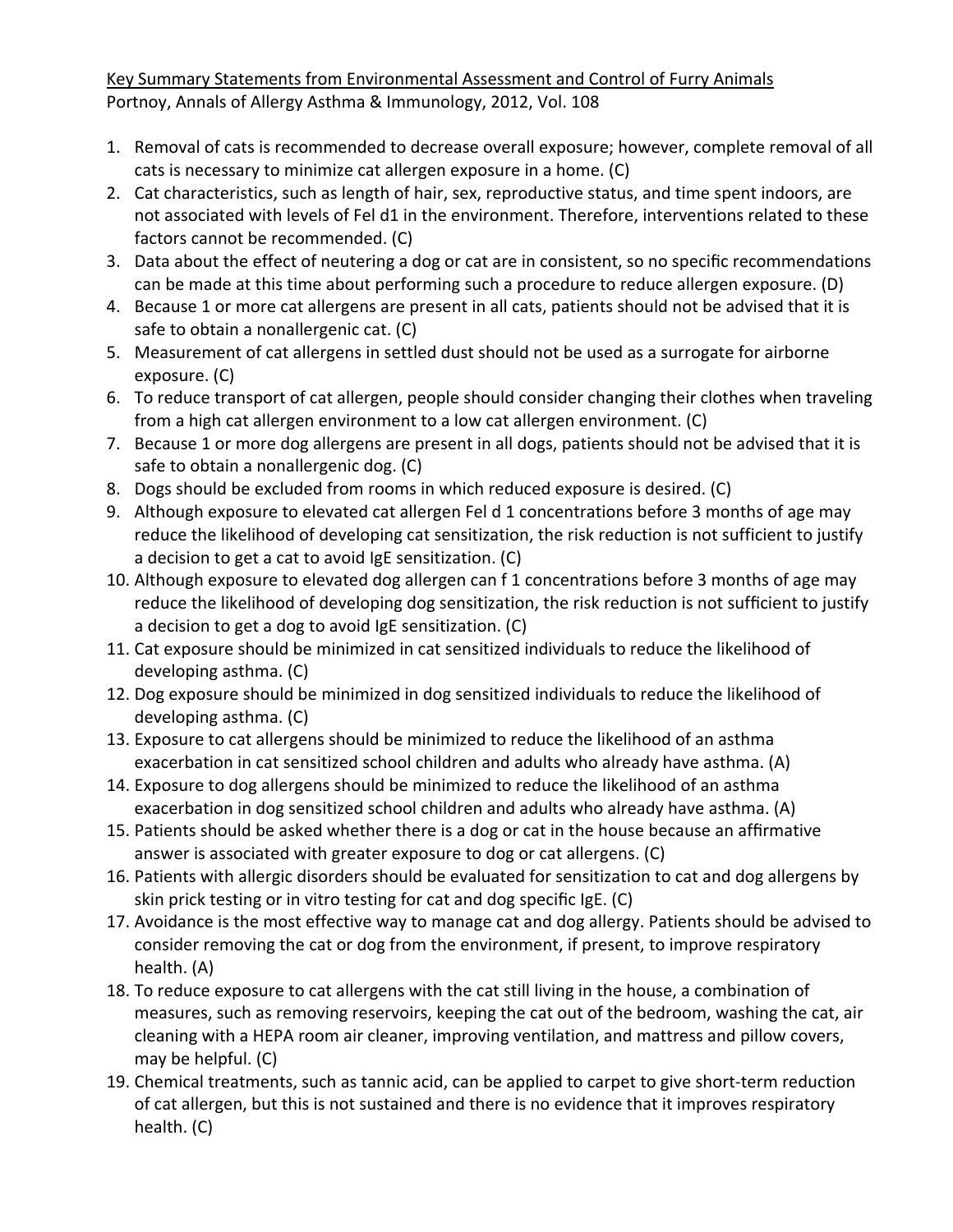- 20. Use of hypochlorite bleach to denature indoor allergens can reduce allergen exposure, improve quality of life, and reduce the likelihood of developing atopy, but it can also lead to increased respiratory symptoms in individuals using it. (C)
- 21. Washing cats or dogs at least weekly can reduce airborne cat Fel d 1 or dog Can f 1; however, the clinical benefit is yet to be proven and the effect of washing is not sustained. (B)
- 22. Some woven microfiber bed encasings, generally those with a mean pore size of 6?m or less, block cat allergen from penetrating the fabric though the respiratory health benefit from their use is unclear. (C)
- 23. Nonwoven microfiber encasings collect allergen on their surface overtime, including cat and mite allergens. Because they cannot be washed, they are unsuitable for allergen avoidance.(C)
- 24. Long-term regular use of high-efficiency or central vacuum cleaners is associated with reduced exposure to Fel d 1 and Can f 1 in homes with cats or dogs living in them, although the health effects are uncertain. (B)
- 25. HEPA air cleaners run continuously over time can reduce exposure to dog and cat allergen concentrations, but the clinical benefits are unknown. (B)
- 26. Duct cleaning has not been proven to reduce exposure to furry animal allergens. Ducts should not be cleaned specifically to reduce exposure to dog and cat allergens. (D)
- 27. Dog and cat allergens are relatively stable to dry heat so dry heat should not be used specifically to reduce exposure. (C)
- 28. Sufficient control of exposure to cat allergens to improve health requires a combination of measures, such as removing reservoirs, keeping the cat out of the bedroom, washing the cat, air cleaning with a HEPA room air cleaner, improving ventilation, and mattress and pillow covers. (C)
- 29. Adherence with avoidance measures can be enhanced with education and monitoring. (C)

# Key Summary Statements from Environmental Assessment and Control of Rodents

Annals of Allergy, Asthma & Immunology, 2012 Vol.109

- 1. Exposure to mouse allergen in homes should be minimized to reduce the risk of sensitization. (Rec, B Evidence)
- 2. Exposure to rodent allergens should be minimized to reduce the risk that sensitized individuals will develop sensitivity in the form of respiratory symptoms. (Rec, C Evidence)
- 3. Mouse and rat allergen exposure should be minimized to reduce the risk of asthma morbidity in already sensitized individuals. (StrRec, B Evidence)
- 4. Measurement of mouse‐specific IgG4 may help to identify individuals with a reduced risk of mouse skin test sensitivity though the benefit of doing so is unclear. (NoRec, C Evidence)
- 5. Patients with possible rodent allergy should be asked whether they have seen rodents in their home. (StrRec, B Evidence)
- 6. Patients with atopy and likely rodent exposure, such as patients with persistent asthma living in inner-city areas, should be evaluated for sensitization to rodent allergens by skin prick testing, rodent‐specific IgE testing, or both if indicated. (StrRec, B Evidence)
- 7. Immunotherapy with rodent extracts has not been adequately studied to determine whether it is effective. (NoRec, D Evidence)
- 8. An assessment for facilitative factors of rodent exposure should focus on identifying food, water, routes of ingress, and the presence of rodent habitats. (Rec, C Evidence)
- 9. Habitat modification should be performed to remove means of rodent ingress, food, water, and shelter. (StrRec, C Evidence)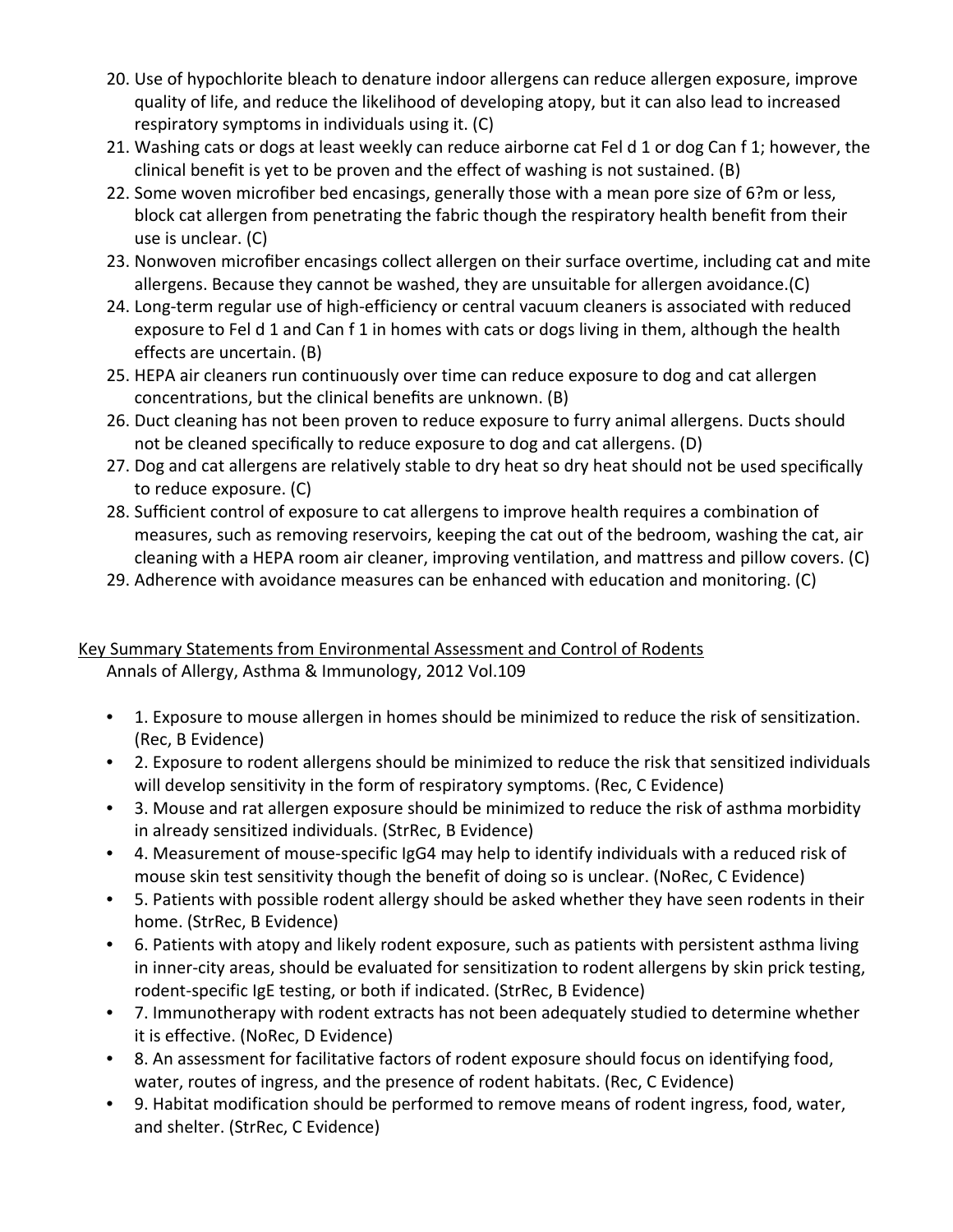- 10. Evidence for the presence of rodents should be identified to determine the likely extent of an infestation. (Rec, C Evidence)
- 11. Cats and other rodent predators could be considered as a possible method for reducing rodent populations, although they generally do not completely eliminate an infestation and individuals may become sensitized to a cat. (Opt, C Evidence)
- 12. Rodent traps are an effective way to remove rodents from an infested building. (Rec, C Evidence).
- 13. Rodenticides should be used if other interventions are ineffective. They should be applied according to the manufacturer's instructions that are part of the label. Many pesticides should only be applied by a licensed professional exterminator. (Rec, C Evidence)
- 14. Measurement of rodent allergens in house dust may be considered; however, it has an unclear clinical benefit given the wide range of observed values and uncertain clinically relevant exposure thresholds. (Opt, D Evidence)
- 15. Rodent allergens in homes can be reduced using integrated pest management techniques (StrRec, A Evidence)
- 16. Monitoring for rodent sensitization should be considered at least for the first 3 years of employment in an laboratory animal facility. (Rec, C Evidence)
- 17. Extra avoidance precautions should be taken for individuals with an increased risk of animal sensitization, including those with an atopic background and with high-intensity exposure. (Rec, B Evidence)
- 18. Extra avoidance precautions should be taken when contaminated bedding and high numbers of conscious animals are handled. (Rec, B Evidence)
- 19. Allergen exposure in laboratory facilities should be reduced by engineering controls, staff training, and appropriate personal protection. (Rec, B Evidence)

## Key Summary Statements from Environmental Assessment and Control of Cockroaches Jour. of Allergy & Clinical Immunology, 2013 Vol.132

- 1. Exposure to cockroach allergen in homes should be minimized to reduce the risk of cockroach sensitization (StrRec, B Evidence)
- 2. Exposure to cockroach allergens should be minimized to reduce the risk that sensitized subjects will have disease.(Rec, C Evidence)
- 3. Cockroach allergen exposure should be minimized to reduce the risk of asthma morbidity in already sensitized subjects. (Rec, B Evidence)
- 4. Patients with possible cockroach allergy should be asked whether they have seen cockroaches in their homes. (Rec, B Evidence)
- 5. Patients with suspected atopy and likely cockroach exposure should be evaluated for sensitization to cockroach allergens by means of skin prick testing or in vitro testing for cockroach‐specific IgE. (StrRec, B Evidence)
- 6. Factors that facilitate the growth and persistence of cockroach populations, such as food and water, paths of ingress, and microenvironments that can provide shelter, should be mitigated to reduce the cockroach carrying capacity of the environment. (StrRec, D Evidence)
- 7. The extent and duration of a cockroach infestation should be monitored by using strategically placed sticky traps. (StrRec, D Evidence)
- 8. Pesticides should be used judiciously and ideally should be applied by a professional exterminator as part of an integrated pest management program. (Rec, C Evidence)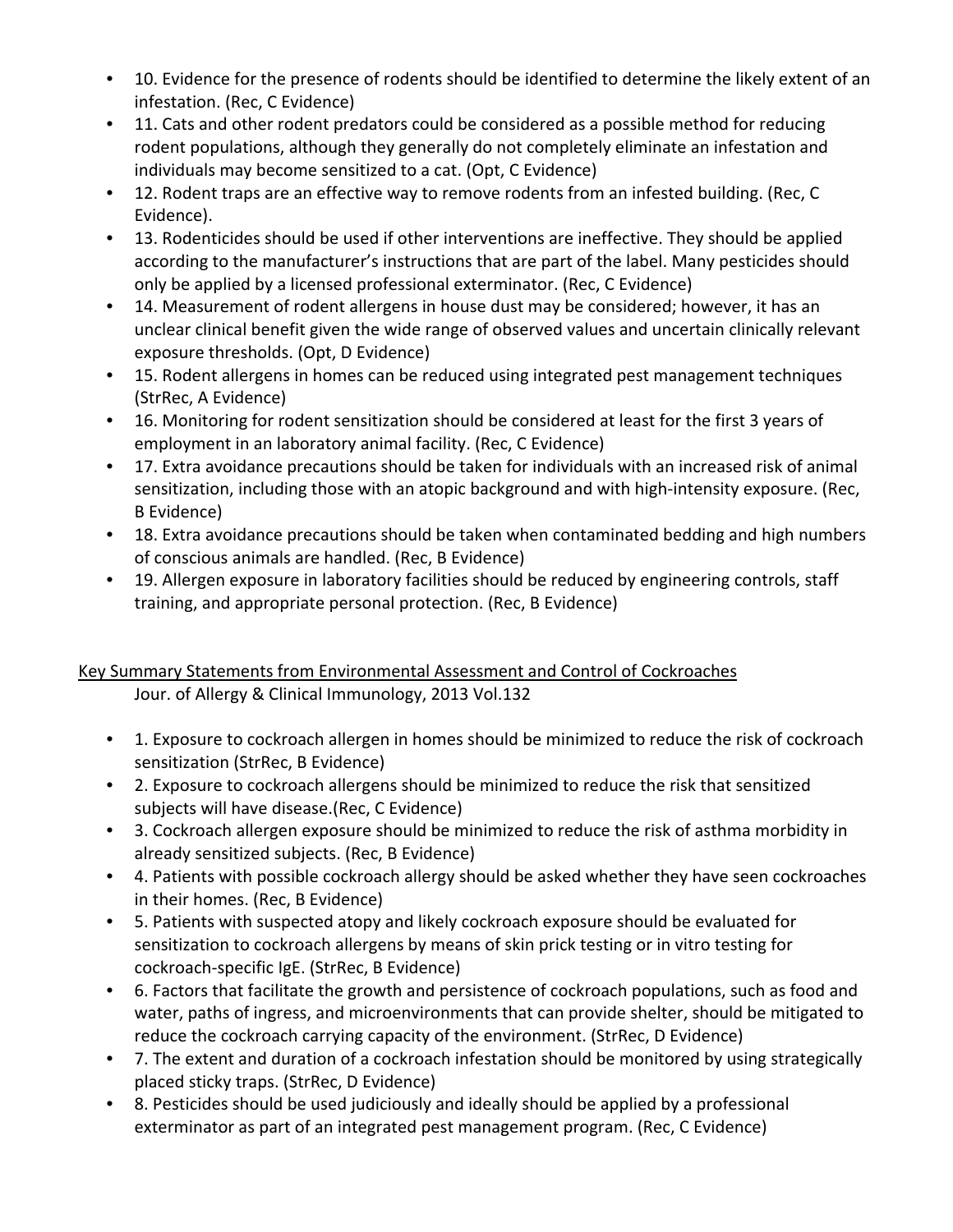- 9. Boric acid is an effective pesticide; however, surviving cockroaches can produce more allergen after exposure. (Rec, C Evidence)
- 10. Measurement of cockroach allergen exposure in dust can be considered for building occupants at increased risk of cockroach sensitization or sensitivity. (Opt, D Evidence)
- 11. Reservoirs of cockroach contaminants should be cleaned or removed to prevent additional exposure to occupants. (StrRec, A Evidence)
- 12. Integrated pest management with a combination of interventions appears to be the most effective method for preventing and eliminating cockroach infestations. (StrRec, B Evidence)
- 13. Integrated pest management should be used to decrease cockroach exposure to reduce asthma morbidity. (StrRec, A Evidence)
- 14. Immunotherapy with cockroach extracts can be considered; however, it has only been evaluated in a limited number of studies, an effective dose is not known, and it is not clear how effective the treatment is for asthma or rhinitis. (Opt, C Evidence)

### Key Summary Statements from Environmental Assessment and Control of Dust Mites Annals of Allergy, Asthma & Immunology, 2013 Vol.111

- 1. Exposure to dust mite allergens should be minimized to reduce the risk for the development of mite‐specific IgE in susceptible children. Since intermittent exposure to mite allergens can lead to sensitization, primary prevention may not be possible to achieve in regions where mite exposure is prevalent. (StrRec, A Evidence)
- 2. Exposure to dust mite allergens should be minimized to reduce the risk for the development of asthma and possibly rhinitis in dust mite‐sensitized children. (StrRec, A Evidence)
- 3. Exposure to dust mite allergens should be minimized, in conjunction with avoidance of other relevant allergens to which one is sensitized, and with avoidance of irritants, to reduce likelihood of developing symptoms in already dust mite sensitized individuals with asthma. (StrRec, B Evidence) or rhinitis. (StrRec, C Evidence)
- 4. Exposure to dust mite allergens should be minimized to reduce the symptoms of atopic dermatitis in dust‐mite sensitized children. (Rec, C Evidence)
- 5. Though 5-15% of patients who are highly sensitized to dust mite also are sensitized to crustaceans, the clinical significance of this is unknown. For that reason, no recommendation can be made regarding the need to advise crustacean‐naive patients about their risk of ingestion. (NoRec, D Evidence).
- 6. Patients who complain of oral symptoms or symptoms consistent with an IgE-mediated reaction following ingestion of grain flour should be evaluated for dust mite sensitization regardless of whether they have wheat‐specific IgE. (Rec, C Evidence)
- 7. Patients with suspected dust mite allergy should be tested for the presence of dust mitespecific IgE using either a prick‐skin test or in‐vitro test for specific IgE. (StrRec, B Evidence).
- 8. There currently is no evidence supporting routine measurement of specific IgE to dust mite components though such measurements may be considered when necessary such as for patients with potential Der p 10 (tropomyosin as found in cockroach and crustaceans) sensitivity. (Weak, D Evidence).
- 9. Dust mite‐allergic patients should be encouraged to obtain and use a hygrometer to measure humidity in their home. (StrRec, D Evidence)
- 10. Relative humidity in the home should be kept between 35 and 50% to reduce the growth of dust mites. (StrRec, B Evidence)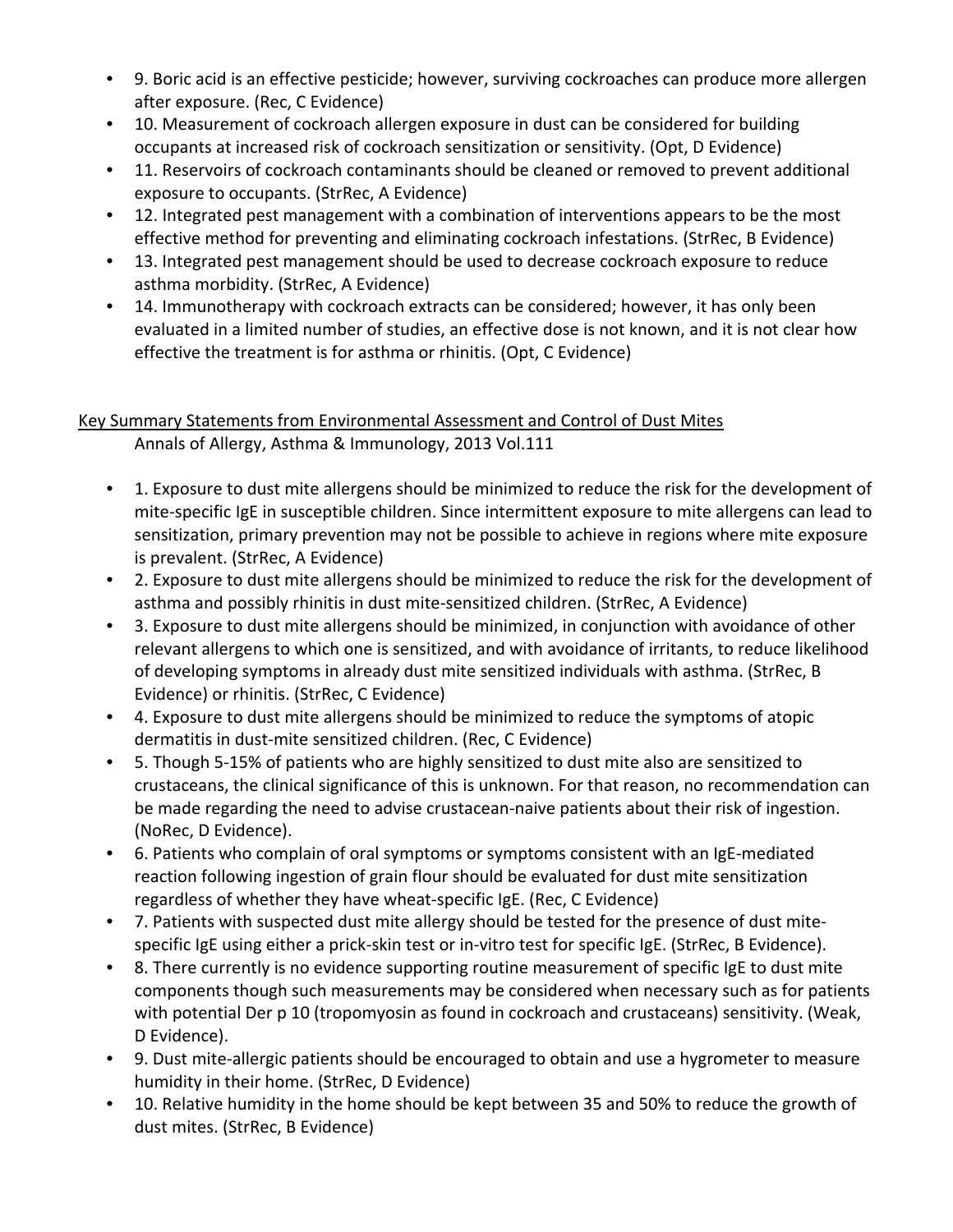- 11. While acaricides can kill mites, they should not be used to eliminate mite populations due to their limited efficacy at reducing allergen levels and concerns about the use of chemical agents in the home. (RecNot, B Evidence)
- 12. Use of physical measures to kill mites such as heating, freezing and desiccation theoretically should be effective; however, controlled trials have not been performed to demonstrate clinical benefit when they are used. (Weak, D Evidence)
- 13. Bedding should be washed weekly in warm or hot water to reduce dust mite numbers and mite-allergen levels. Home hot water should be kept below the temperature (120°F) that causes a scalding risk to occupants. (StrRec, B Evidence)
- 14. Pre- and post-intervention measurement of mite allergens in settled dust may be considered for homes in which mite-sensitive people live if symptoms persist despite reasonable efforts to reduce mite exposure. (Weak, D Evidence)
- 15. To determine whether dust mite allergen is present in a home and to plan allergen avoidance strategies, measurement of airborne mite allergens offers no benefit over their measurement in settled dust and therefore is not recommended. (Rec not, C Evidence)
- 16. Regular vacuuming should be performed using cleaners that have HEPA filtration or with a central vacuum with adequate filtration or that vents to the outside to reduce exposure to dust mite allergen‐containing particles. (StrRec, B Evidence)
- 17. Mite-allergen-proof mattress and pillow encasings should be recommended to reduce exposure to mite allergens. (StrRec, B Evidence)
- 18. Sleeping in bunk beds should be discouraged in families with an atopic background and if it is necessary, the sensitized person ideally should sleep in the top bed. Either way, both the top and bottom mattresses (and any fabric‐covered "bunky‐boards") should be encased in allergen‐ impermeable encasings. (Rec, B Evidence)
- 19. Tannic acid is not recommended for reducing mite allergens in carpet dust because it is only marginally effective and it has to be applied frequently. (Rec Not, C Evidence)
- 20. HEPA air filtration alone is of uncertain benefit for patients with mite allergy though it can reduce local exposure to airborne mite allergens and to some irritants. If used, HEPA cleaners should be placed in areas of mite contamination where air disturbance is likely to suspend particles so that they are available for removal. (Weak, C Evidence).
- 21. A multifaceted approach utilizing a combination of techniques to dust mite avoidance that includes repetitive and sequential interventions shown to decrease mite exposure, as described above, should be recommended for patients with dust mite allergy who are at risk of mite exposure. (Rec, A Evidence)
- 22. Subcutaneous Immunotherapy should be offered to dust mite‐allergic patients with rhinitis, mild‐moderate asthma if they meet the general criteria for receiving allergen immunotherapy (StrRec, A Evidence for asthma) (Rec, B Evidence for rhinitis)
- 23. Subcutaneous Immunotherapy should be considered for dust mite-allergic patients with atopic dermatitis if they meet the general criteria for receiving allergen immunotherapy; however, possible exacerbation of the disease during the initial phase of immunotherapy should be clearly discussed with the patient (Rec, A Evidence)
- 24. Patients receiving immunotherapy for dust mite should ideally receive a dose of that delivers approximately 7mcg Der p 1 per injection or 500 to 2000 AU per injection to obtain an optimal balance between efficacy and safety. (StrRec, A Evidence)
- 25. US dust mite extracts can be mixed with pollen extracts including grass and animal dander extracts. Also at maintenance immunotherapy concentration US dust mite extracts can be mixed with fungal or cockroach extracts when glycerin content is kept at 10%. (Rec, LB Evidence)